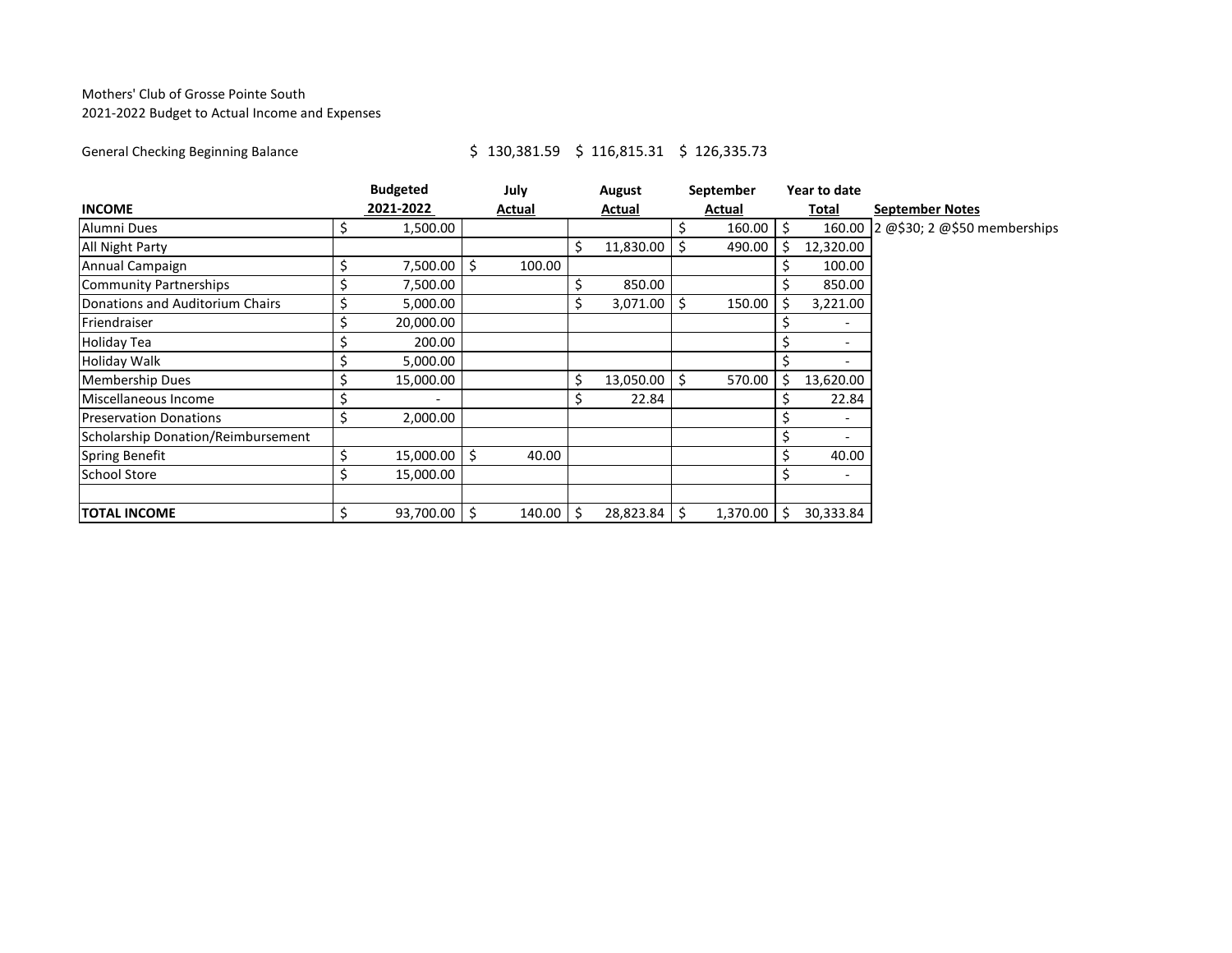|                                   |    | <b>Budgeted</b> |         | July             |    | <b>August</b>                          |                     | September                                    |           | Year to date             |                                                        |
|-----------------------------------|----|-----------------|---------|------------------|----|----------------------------------------|---------------------|----------------------------------------------|-----------|--------------------------|--------------------------------------------------------|
| <b>EXPENSES</b>                   |    | 2021-2022       |         | <b>Actual</b>    |    | <b>Actual</b>                          |                     | <b>Actual</b>                                |           | <b>Total</b>             |                                                        |
| Alumni Expenses                   | \$ | 500.00          |         |                  |    |                                        |                     |                                              | \$        |                          |                                                        |
| Angel Fund                        | \$ | 1,000.00        |         |                  |    |                                        |                     |                                              | \$        | $\sim$                   |                                                        |
| Annual Campaign Expenses          | \$ | 1,300.00        |         |                  |    |                                        |                     |                                              | Ś.        |                          |                                                        |
| <b>Cleminson Hall/Decorations</b> | \$ | 500.00          |         |                  |    |                                        |                     |                                              | \$        | $\blacksquare$           |                                                        |
| <b>College Night</b>              | \$ | 300.00          |         |                  |    |                                        |                     |                                              | \$        | $\overline{\phantom{a}}$ |                                                        |
| <b>Community Partnerships</b>     | \$ | 500.00          |         |                  |    |                                        |                     |                                              | \$        |                          |                                                        |
| Directors and Officer Insurance   | \$ | $900.00$ \$     |         | 144.60           |    |                                        |                     |                                              | \$        | 144.60                   |                                                        |
| Directory                         | \$ | 2,000.00        |         |                  |    |                                        |                     |                                              | \$        |                          |                                                        |
| Enrichment                        | \$ | 20,725.00       |         |                  |    |                                        |                     |                                              | \$        | $\sim$                   |                                                        |
| <b>Faculty Events</b>             | \$ | 500.00          |         |                  |    |                                        |                     |                                              | \$        |                          |                                                        |
| Friendraiser                      | \$ | 10,000.00       |         |                  |    |                                        |                     |                                              | \$        |                          |                                                        |
| Gardeners                         | \$ | 300.00          |         |                  |    |                                        |                     |                                              | Ś         |                          |                                                        |
| <b>High Pointes</b>               | \$ | 2,400.00        |         |                  | Ś. | 284.03                                 | $\ddot{\mathsf{S}}$ | 2,355.00                                     | \$        |                          | 2,639.03 High Pointes printing costs (16 pages)        |
| <b>Holiday Tea</b>                | \$ | 155.00          |         |                  |    |                                        |                     |                                              | \$        |                          |                                                        |
| <b>Holiday Walk</b>               | \$ | 750.00          |         |                  |    |                                        |                     |                                              | \$        |                          |                                                        |
| Homecoming                        | \$ | 1,000.00        |         |                  | \$ | 378.64                                 |                     |                                              | \$        | 378.64                   |                                                        |
| Hospitality                       | \$ | 100.00          |         |                  |    |                                        |                     |                                              | \$        |                          |                                                        |
| Incorporation Fee                 | \$ | 20.00           |         |                  |    |                                        |                     |                                              | \$        | $\sim$                   |                                                        |
| Membership Refunds                | \$ |                 |         |                  |    |                                        |                     |                                              | \$        |                          |                                                        |
| Officers' Expenses                | \$ | 500.00          |         |                  | Ś. | 130.00                                 |                     |                                              | \$        | 130.00                   |                                                        |
| Preservation                      | \$ | 20,725.00       |         |                  |    |                                        |                     |                                              | \$        |                          |                                                        |
| PTO Council Dues                  | \$ | 100.00          |         |                  |    |                                        |                     |                                              | \$        |                          |                                                        |
| Registration (Online)             | \$ | $2,200.00$ \$   |         | 6.95             | \$ | $35.75$ \$                             |                     | 1,392.81                                     | $\vert$ s |                          | 1,435.51 includes K-12(1385.47) and PayPal (7.34) fees |
| <b>Total Scholarships</b>         | \$ | 20,725.00       | $\zeta$ | 7,000.00         | Ś  | 18,450.00                              | \$                  | 11,700.00                                    | \$        |                          | 37,150.00 \$1200 2020; \$10500 2021                    |
| <b>Spring Benefit</b>             | \$ | $5,000.00$ \$   |         | 95.40            |    |                                        |                     |                                              | \$        | 95.40                    |                                                        |
| Website/Communications            | \$ | $1,500.00$ \$   |         | 25.00            | Ś. | $25.00$ \$                             |                     | $53.68$ \$                                   |           |                          | 103.68 Intuit & GoDaddy fees                           |
| <b>TOTAL EXPENSES</b>             | Ś  | 93,700.00 \$    |         | 7,271.95 \$      |    | 19,303.42 \$                           |                     | 15,501.49 \$                                 |           | 42,076.86                |                                                        |
| <b>NET INCOME</b>                 | \$ |                 |         | $(7, 131.95)$ \$ |    |                                        |                     | $9,520.42 \div (14,131.49) \div (11,743.02)$ |           |                          |                                                        |
| <b>Transfers</b>                  |    |                 |         | $(6,434.33)$ \$  |    |                                        |                     |                                              |           |                          |                                                        |
| <b>Ending Checking Balance</b>    |    |                 |         |                  |    | 116,815.31 \$ 126,335.73 \$ 112,204.24 |                     |                                              |           |                          |                                                        |